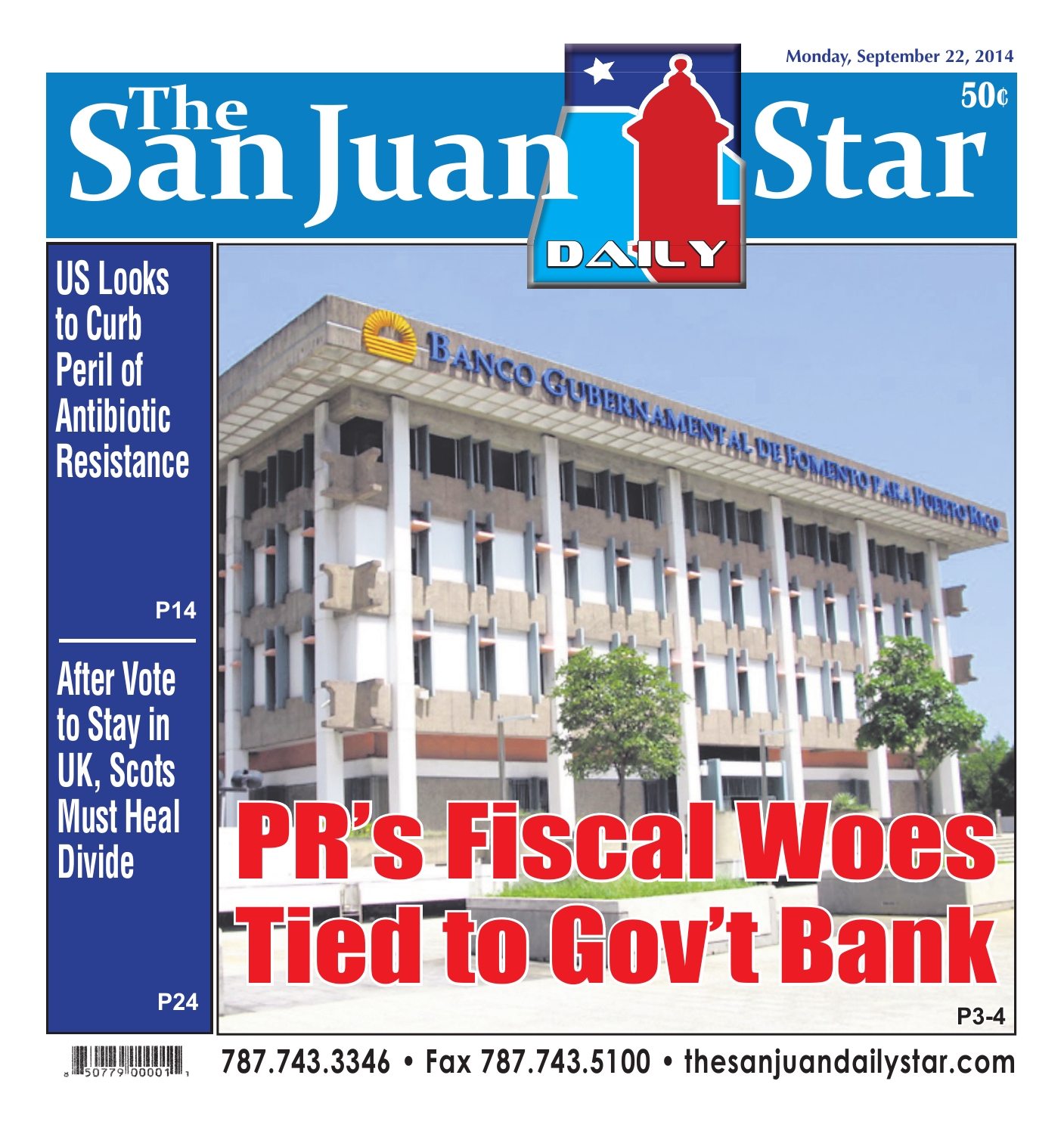## **GOOD MORNING 3** *September 22, 2014*

*The San Juan Daily Star has exclusive* **New York Times News Service** *in English in Puerto Rico*



#### San Juan Star **Send your opinions and ideas to:**



The San Juan Daily Star PO BOX 6537 Caguas PR 00726

787-743-3346 787-743-6537

787-743-5606, FAX 787-743-5100

sanjuanweeklypr@gmail.com

## International Economist Says GDB at Center of PR's Fiscal Problems

By EVA LLORENS VELEZ llorenseva4@gmail.com

**Exercise 19 Separate Arture Porzecanski has made**<br> **Exercise public a paper that states that the Gover-**<br> **Exercise heart of Puerto Rico's fiscal problems** public a paper that states that the Government Development Bank (GDB) is at the heart of Puerto Rico's fiscal problems.

"The time has come for Puerto Rico to start addressing its economic growth and competitiveness challenges in order to regain fiscal and financial stability – and avoid the worst-case scenarios, for the sake of the Government Development Bank and the Commonwealth at large," he said.

The Uruguyan economist urged a restructuring of some of the entities that have the most debt with the bank.

The GDB's most immediate problem is that the Puerto Rico Highway and Transportation Authority (PRHTA) accounts for nearly one-fourth of its loan book, he said.

"A bill currently in the Senate, if passed into law, would channel PRHTA revenues to the PR Infrastructure Financing Authority [PRIFA] for it to issue new bonds whose proceeds would pay off the GDB loans," Porzecanski said. "If this bill were to become law, it would immunize the GDB from taking a [large] cut."

He added passage of the measure is essential for the credibility of what he called a "ringfencing effort" that would protect the government bank from the accumulating debt of agencies and public corporations.

"The successful sheltering of excluded government entities by definition also significantly reduces the GDB's transfer risk," he said.

In the paper, Porzecanski, an expert in international finance, emerging markets and Latin American economics, says the GDB's role has evolved significantly over time, and it is now the financial heart of the commonwealth. In the 1950s, two-thirds of the bank's total loans granted went to private companies – everything from laundries to car-repair shops, drugstores, milkprocessing plants, and furniture factories.

Starting in the 1970s, however, the GDB be-

gan to spawn a series of subsidiaries – like the Puerto Rico (PR) Municipal Finance Agency, PR Development Fund, PR Housing Finance Authority, and PR Tourism Development Fund – while successive governments were setting up other state enterprises, mainly the PR Electric Power Authority (PREPA).

"The GDB's financial support for these entities has been such that, by mid-2014, virtually all (99.6 percent) of the bank's nearly \$9 billion in loan exposure was to public-sector obligors, with the troubled PRHTA alone accounting for \$2 billion, or nearly one-quarter, of total loans," the economist said. "On the liability side of its ledger, virtually all (99.1 percent) of its \$5.6 billion in deposits belonged to state-owned enterprises, with an additional \$4.7 billion of funding provided by GDB notes placed with investors – two funding sources which are subject to rollover risk. The GDB serves as the principal source of short-term liquidity for the Commonwealth and its many entities."

Porzecanski, who worked for decades on Wall Street and is now Distinguished Economist in Residence at American University in Washington, D.C., said the GDB's corporate governance and image have deteriorated over time. The bank historically has been able to attract well educated, highly competent investment and loan professionals to its ranks, he said.

"For a long time, the GDB was considered to be a technocratic institution relatively insulated from the political world, so much so that neither its top appointed officials nor its seven-member board of directors has been subject to Senate confirmation hearings. In more recent times, in contrast, the GDB has had very short-lived chief executives and an abundance of interim leadership," he said.

Porzecanski said the administration of Gov. Sila María Calderón (2001-2004) marked a turning point for the GDB, when she and the Puerto Rico Legislature at the time enacted laws to force the GDB to pay a large portion of its capital (\$500 million) as a

one-time dividend to the *Continues on page 4*